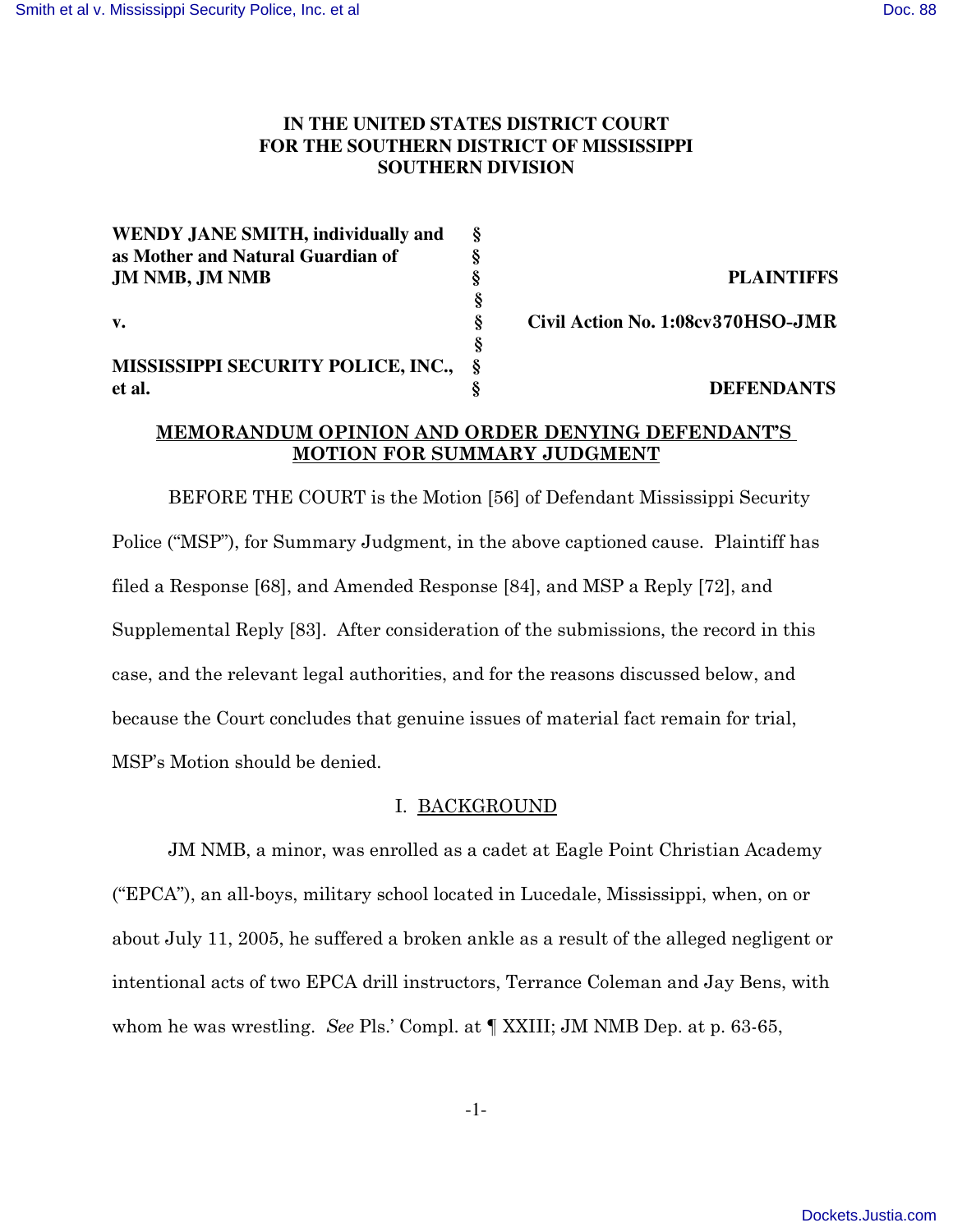attached as Ex. "G" to Pl.'s Resp. The alleged injury occurred in the evaluation barracks ("eval barracks"), which housed EPCA cadets with behavioral problems. See Best Dep. at p. 27, attached as Ex. "A" to Pls.' Resp.

On or about April 11, 2005, which was prior to JM NMB's arrival at EPCA, the George County Sheriff's Department called MSP to provide emergency security at EPCA in response to a riot that had occurred among the cadets. See Best Dep. at p. 10-12, attached as Ex. "A" to Pls.' Resp. MSP orally agreed at that time "to provide" safety and security for the facility, which included the cadets." See id. at p. 14, 22. On or about April 14, 2005, the Chancery Court of George County, Mississippi, Youth Court Division, entered an Order directing EPCA to:

...hire and maintain on the premises an independent security firm to be... responsible for the security and safety of the premises. The security firm shall inspect security and safety of the premises and make all reasonable arrangements to correct any deficiencies....The Academy and the security firm may enter into a contract for any additional services or responsibilities set forth by the parties.

 $* * *$ 

Video surveillance shall be placed in all areas of the facility where children are regularly present....

Chancery Court Order, attached as Ex. "C" to Pls.' Resp.

In May 2005, EPCA and MSP entered into a written contract, whereby MSP was to provide security services at EPCA. See Best Dep. at p. 21-22, attached as Ex. "A" to Pls.' Resp. MSP was providing security services to EPCA at the time of JM NMB's injury on July 11, 2005. There is no dispute that neither MSP officers nor video surveillance were present in the eval barracks at the time of JM NMB's injury.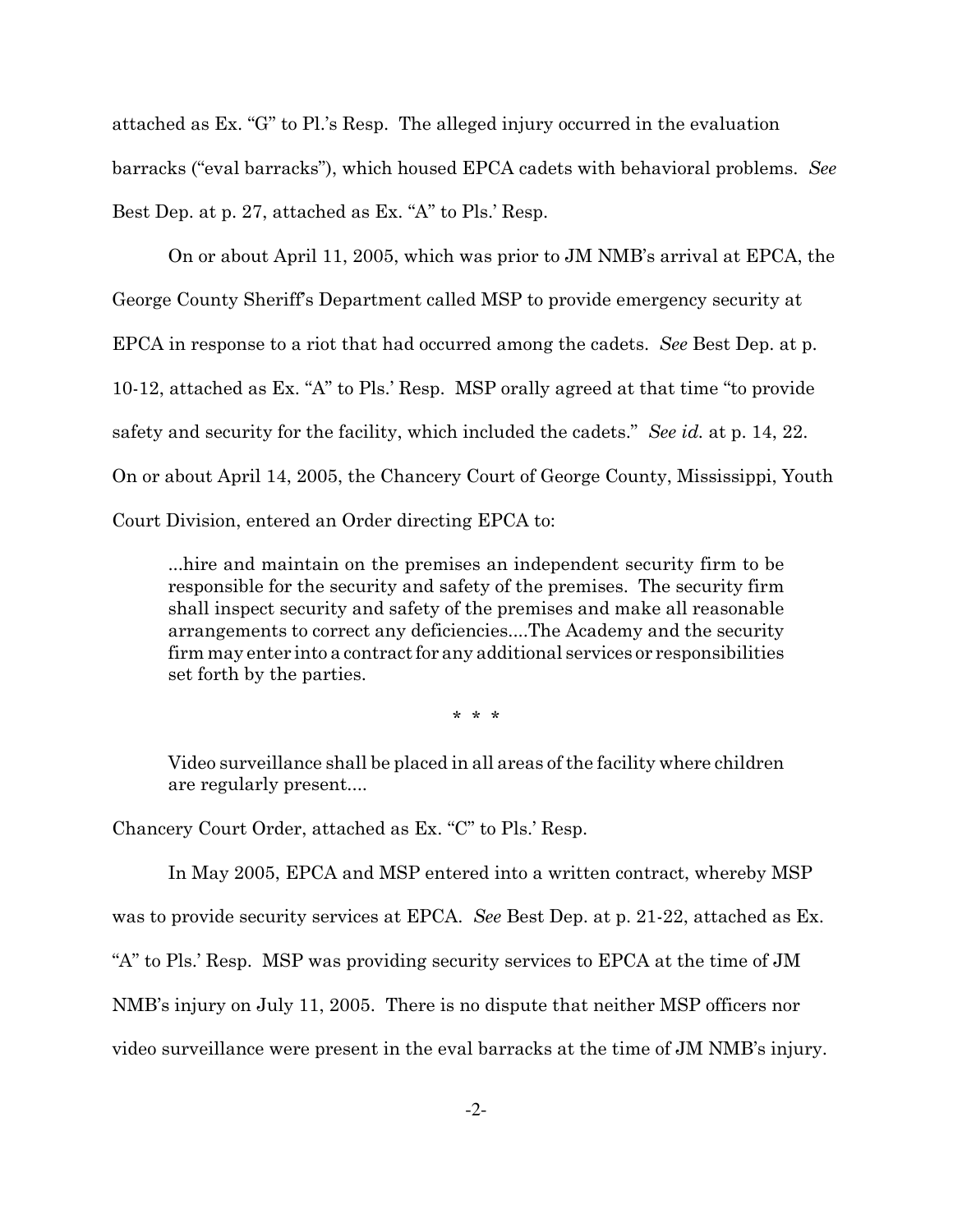See Best Dep. at pp. 39, 82, attached as Ex. "A" to Pls.' Resp.

Plaintiffs filed their Complaint in the Circuit Court of George County, Mississippi, on June 30, 2008, asserting claims against MSP, Bethel Boys Academy, Eagle Point Christian Academy, LLC, Pine View Academy, LLC, Gulf Coast Academy, LLC, and John Doe 1 (Drill Instructor "Bens"), John Doe 2 (Drill Instructor "Coleman"), and John Does 3-7 ("Defendants")<sup>1</sup> for misrepresentation, negligence, emotional distress, pain and suffering, fraud, and breach of contract as to Wendy Jane Smith, and for negligence, negligent and intentional assault and battery, and negligent and intentional infliction of emotional distress, as to JM NMB. See Pl.'s Compl. Plaintiffs also sought punitive damages. MSP removed the case to this Court on August 13, 2008. See Notice of Removal [2]. Terrence Coleman was later substituted by Text Order September 23, 2009, for Defendant John Doe 2. A Clerk's Entry of Default has since been entered against Gulf Coast Academy, LLC, Bethel Boys Academy, LLC, Eagle Point Christian Academy, LLC, and Pine View Academy, LLC. See Clerk's Entry of Default [19], [21]. MSP now seeks to have Plaintiffs' claims against it dismissed on grounds that MSP did not owe a duty to Plaintiff while he was in the eval barracks. In the alternative, MSP argues that JM NMB's injuries were caused by an intervening cause. See Def.'s Mot. at p. 2.

<sup>&</sup>lt;sup>1</sup>Horne, LLP, is identified as a Defendant on the docket sheet. However, it was not identified as a Defendant in the Complaint, nor was it later substituted for a John Doe Defendant.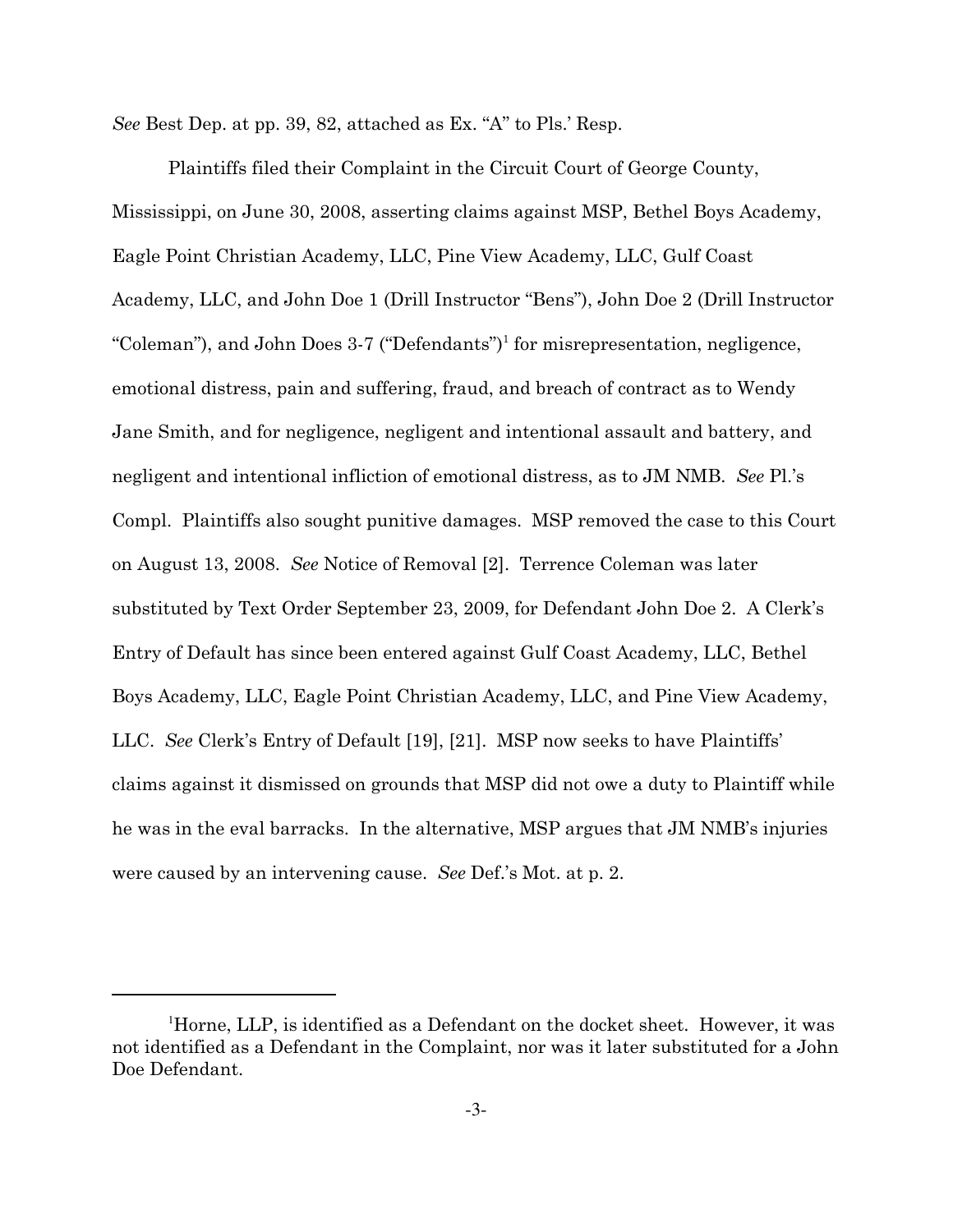### II. DISCUSSION

#### $A_{\cdot}$ **Summary Judgment Standard**

Rule 56(c) of the Federal Rules of Civil Procedure states that the judgment sought shall be rendered forthwith if the pleadings, depositions, answers to interrogatories, and admissions on file, together with the affidavits, if any, show that there is no genuine issue as to any material fact and that a moving party is entitled to judgment as a matter of law. See FED. R. CIV. P. 56. The purpose of summary judgment is to isolate and dispose of factually unsupported claims or defenses. See Celotex Corp. v. Catrett, 477 U.S. 317, 324 (1986); Meyers v. M/V Eugenio C., 842 F.2d 815, 816 (5th Cir. 1988).

The mere existence of a disputed factual issue does not foreclose summary judgment. The dispute must be genuine, and the facts must be material. See Booth v. *Wal-Mart Stores, Inc., 75 F.* Supp. 2d 541, 543 (S.D. Miss. 1999). With regard to "materiality," it is important to remember that only those disputes of fact that might affect the outcome of the lawsuit under the governing substantive law will preclude summary judgment. See id. (citing Phillips Oil Company v. OKC Corp., 812 F.2d 265, 272 (5th Cir. 1987)). Where "the summary judgment evidence establishes that one of the essential elements of the plaintiff's cause of action does not exist as a matter of  $law, \ldots$  all other contested issues of fact are rendered immaterial." Id. (quoting *Topalian v. Ehrman,* 954 F.2d 1125, 1138 (5th Cir. 1987).

To rebut a properly supported motion for summary judgment, the opposing party must present significant probative evidence, since "there is no issue for trial

 $-4-$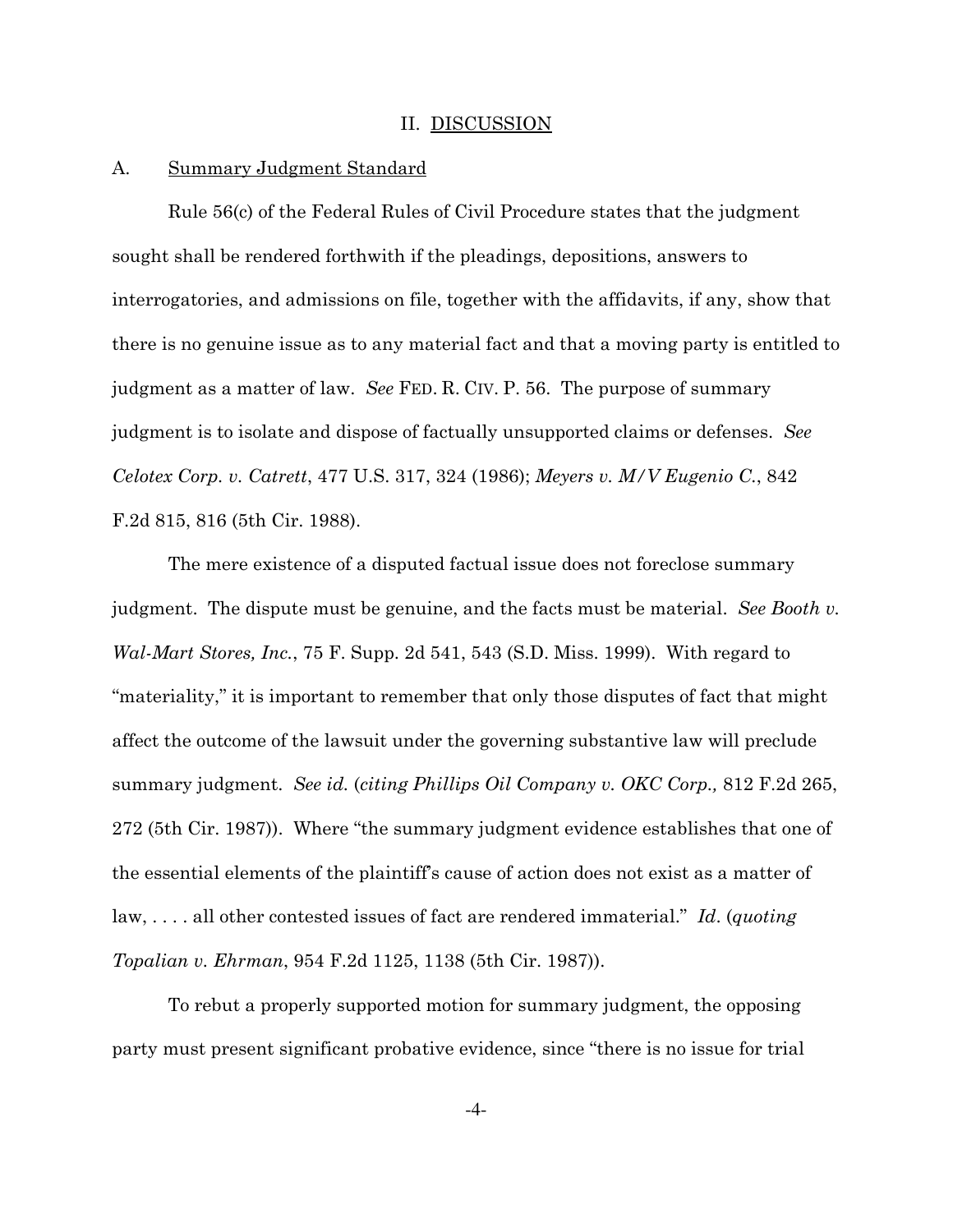unless there is sufficient evidence favoring the nonmoving party for a jury to return a verdict for that party." Shields v. Twiss, 389 F.3d 142,149-50 (5th Cir. 2004) (citing *Anderson v. Liberty Lobby, Inc., 477 U.S. 242, 249 (1986)).* If the evidence is merely colorable, or is not significantly probative, summary judgment is appropriate. See *Anderson*, 477 U.S. at 249. The nonmovant may not rely on mere denials of material facts, nor on unsworn allegations in the pleadings or arguments and assertions in briefs or legal memoranda. See Gaddis v. Smith & Nephew, Inc., 534 F. Supp. 2d 697, 699 (S.D. Miss. 2008).

Because this is a case of diversity jurisdiction, the Court must apply state substantive law. See Erie R. Co. v. Tompkins, 304 U.S. 64, 79-80 (1938); Krieser v. Hobbs, 166 F.3d 736, 739 (5th Cir. 1999).

The core of what has become known as the '*Erie* Doctrine' is that the substantive law to be applied by a federal court in any case before it is state law, except when the matter before the court is governed by the United States Constitution, an Act of Congress, a treaty, international law, the domestic law of another country, or in special circumstances, by federal common law.

*Hanley v. Forester, 903 F.2d 1030, 1032 (5th Cir. 1990).* 

#### **B.** Negligence Standard

To succeed on their claims, which sound in negligence, Plaintiffs must show

"(1) the existence of a duty 'to conform to a specific standard of conduct for the

protection of others against the unreasonable risk of injury'; (2) a breach of that duty;

(3) causal relationship between the breach and alleged injury; and (4) injury or

damages." Meena v. Wilburn, 603 So. 2d 866, 870 n.5 (Miss. 1992) (citing and quoting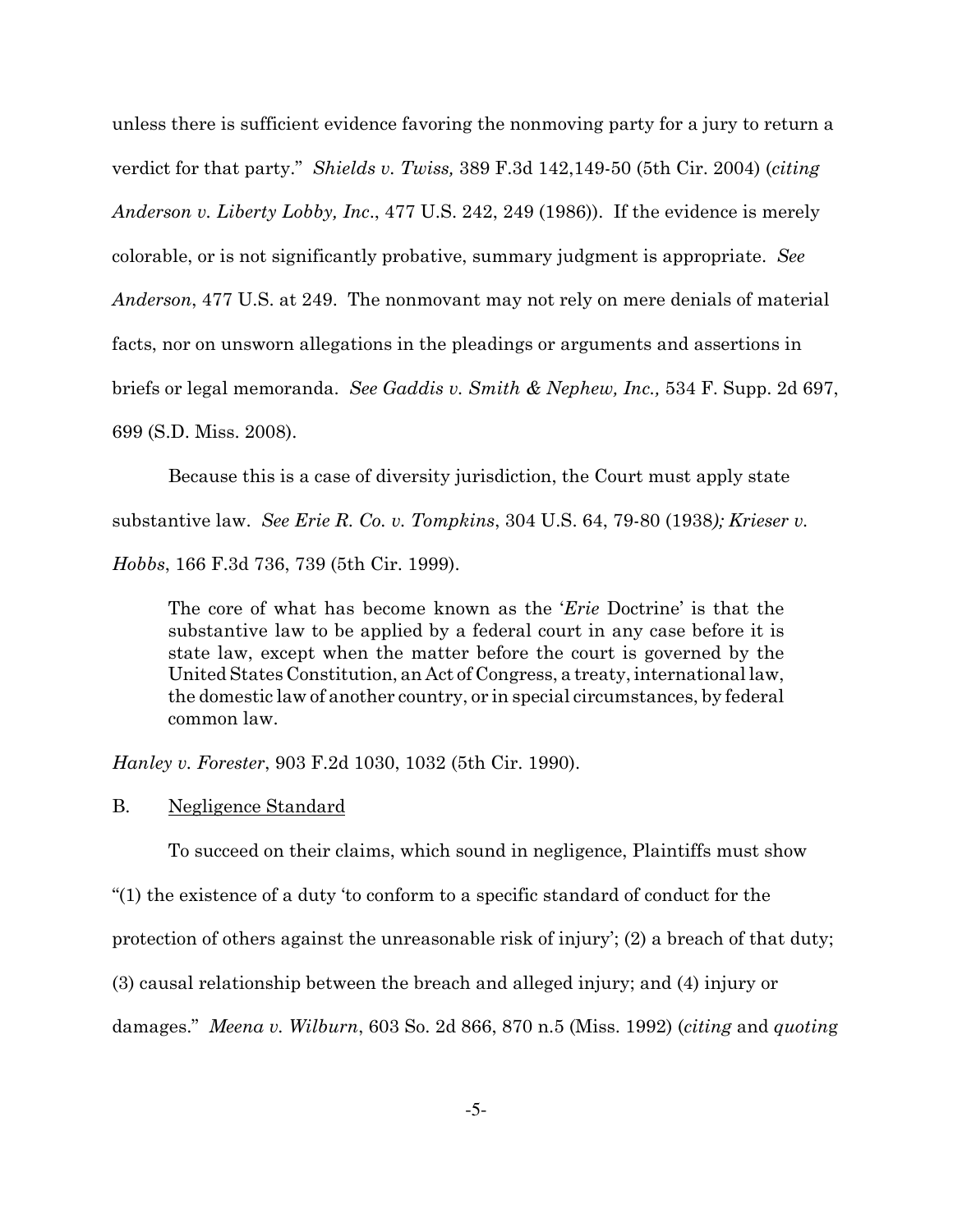*Burnham v. Tabb*, 508 So. 2d 1072, 1074 (Miss. 1987)). The existence of a duty and breach of that duty are essential elements prior to any finding of negligence. See Rein v. Benchmark Const. Co., 865 So. 2d 1134, 1143 (Miss. 2004) (citing Strantz v. Pinion, 652 So. 2d 738, 742 (Miss. 1995)).

"The important component of the *existence of the duty* is that the injury is *reasonably foreseeable,* and thus it is appropriate for the trial judge to decide." Id. (emphasis in original) (quoting Lyle v. Mladinich, 584 So. 2d 397, 399 (Miss. 1991)). "While duty and causation both involve foreseeability, duty is an issue of law, and causation is generally a matter for the jury." Id. Mississippi courts have held that the determination of the existence *vel non* of a duty of care is a question of law to be decided by the court. See id. (citing Foster by Foster v. Bass, 575 So. 2d 967, 972 (Miss.  $1990$ ).

"When the conduct of the actor is a substantial factor in bringing about the harm to another then, 'the fact that the actor neither foresaw nor should have foreseen the extent of the harm or the manner in which it occurred does not prevent him from being liable." Id. at 1144-45 (quoting Restatement (Second) of Torts,  $\S$  435 (1965)). "[D] efendants 'cannot escape liability because a particular injury could not be foreseen, if some injury ought to have been reasonably anticipated." Id. at 1145 (emphasis in original) (quoting Delta Elec. Power Ass'n v. Burton, 126 So. 2d 258, 261)  $(1961)$ ).

"A duty also exists where a party contracts to undertake or otherwise assumes a duty." Doe v. Wright Security Services, Inc., 950 So. 2d 1076, 1080 (Miss. Ct. App.

 $-6-$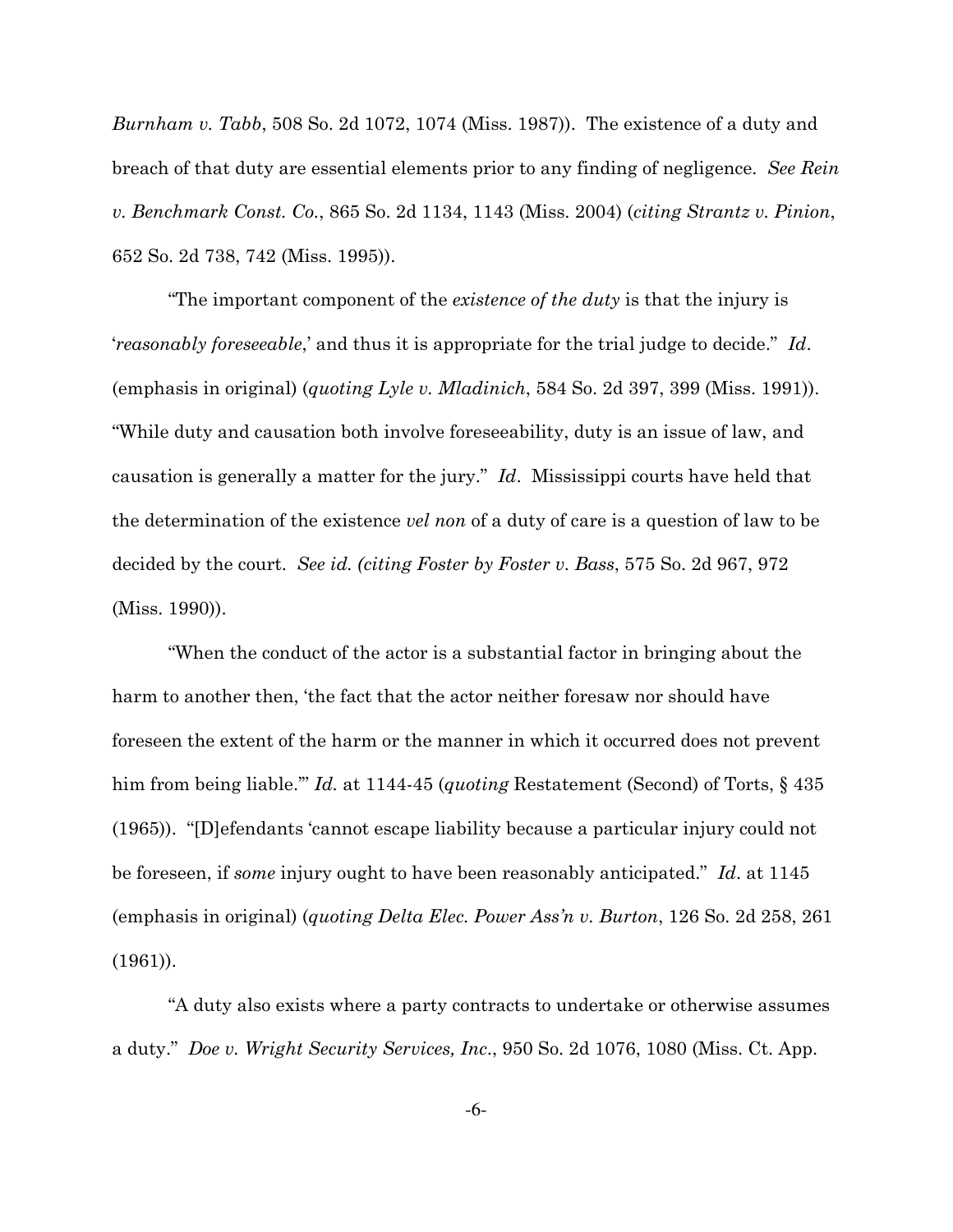2007). "This duty extends to third party beneficiaries." Id. (citing Rein, 865 So. 2d at

1145). As explained by the Mississippi Supreme Court in Rein,

[i]n order for a third person beneficiary to have a cause of action, the contracts between the original parties must have been entered into for his benefit, or at least such benefit must be the direct result of the performance within the contemplation of the parties as shown by its terms. There must have been a legal obligation or duty on the part of the promisee to such third person beneficiary. This obligation must have a legal duty which connects the beneficiary with the contract. In other words, the right (of action) of the third party beneficiary to maintain an action on the contract must spring from the terms of the contract itself.

Rein, 865 So. 2d at 1146 (quoting Hanberry Corp. v. State Bldg. Comm'n, 390 So. 2d 277, 279 (Miss. 1980)).

### $C_{\cdot}$ Whether MSP Owed a Duty

In determining whether summary judgment is appropriate under the facts of

this case, the Court is guided by the Mississippi Supreme Court's decision in Rein  $v$ .

*Benchmark Construction Co.*, 865 So. 2d 1134 (Miss. 2004). In *Rein*, a nursing home

patient died as a result of a fire ant attack, which occurred in her bed. See id. at

1136-37. The patient's husband brought a wrongful death action against, *inter alia*,

Natural Accents, a landscaping company retained by the nursing home. See id. at

1137. The record indicated that Natural Accents had contracted with the nursing

home to provide "ant bed control." *Id.* at 1148. The Court held:

[t] hat evidence shows, as a matter of law, that Natural Accents obligated itself, by its own express terms, to *some* duty to inspect and treat ant beds at Silver Cross. The scope of that duty is a proper question for the trier of *fact.* The foreseeability of Mrs. Rein's injuries and death to Natural Accents is also a jury question. Further, the same trier of fact should determine the significance as related to causation of the failure by Natural Accents to comply with the terms of the contract.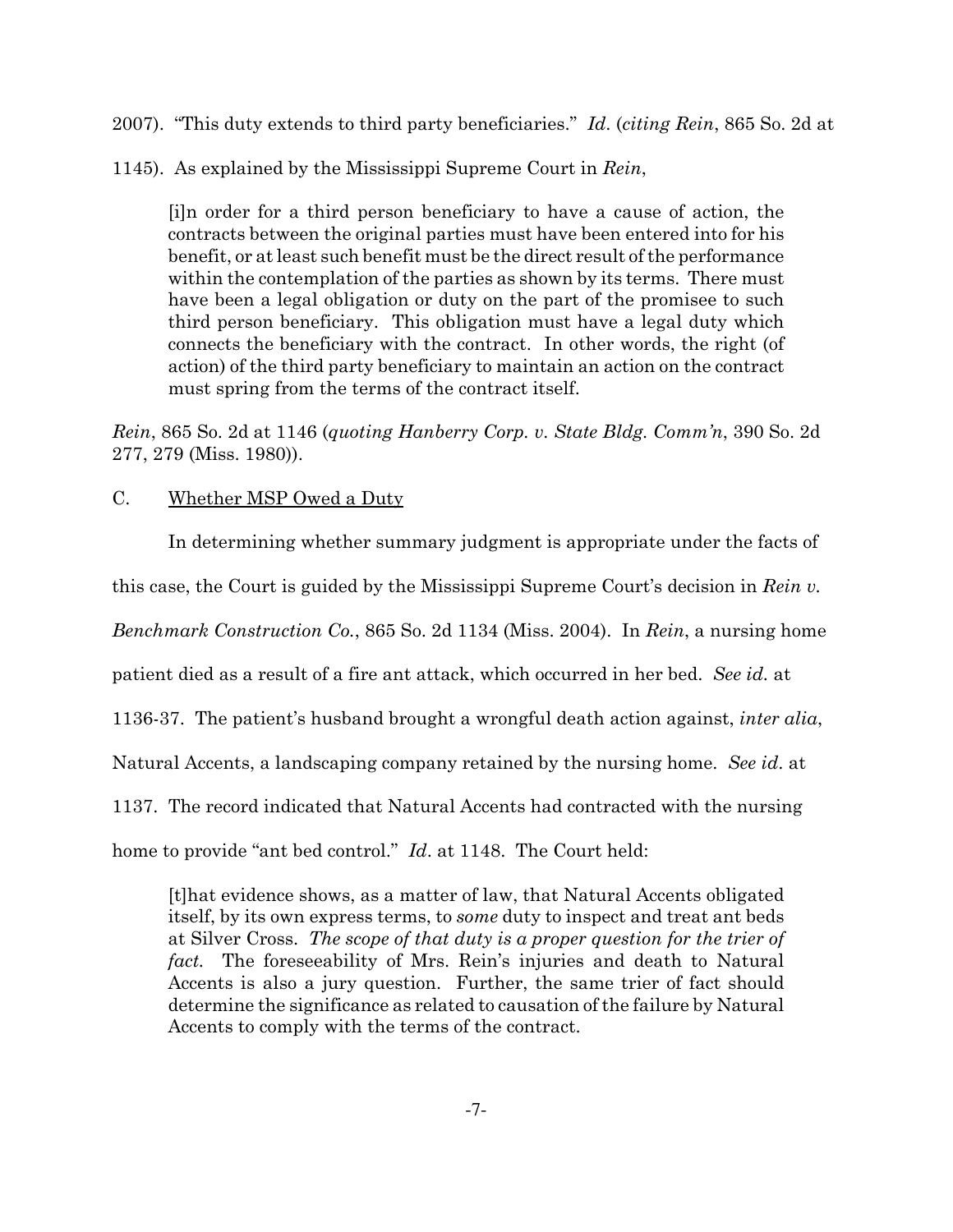*Id.* (emphasis added).

There is no dispute between the parties in this case that MSP obligated itself through the contract to some duty to provide security to, and monitor, EPCA and those present at the facility, which would obviously include the cadets. The contract EPCA and MSP entered into was entitled "Work for Hire Agreement" ("Agreement"), and provided that "MSP will provide: Security/Correctional Officers to EPCA for security of the facilities." Work for Hire Agreement, attached as Ex. "D" to Pls.' Resp. It also stated that "MSP shall have sole authority to monitor and determine the type and necessity of all security video systems at Eagle Point Christian Academy." Id.

MSP asserts that its

...contractual undertaking was to provide safety and security services for the facility, including those present. (Depo. Best at 23). MSP agreed in the contract to provide two (2) roaming security officers to monitor the perimeter, stay alert to and prevent student fights, runaways or other out of control behavior. (Depo. Best at 45,46; Depo. Wooten at 20.) MSP contracted to be responsible for monitoring and safeguarding the video system at EPCA. (Depo. Best at 47.) MSP also placed direct contact staff on the premises to implement the program model at EPCA, build trust and dialogue with the cadets and provide a level of safety and security. (Depo. Best at 62....

Mem. in Supp. of Def.'s Mot. at p. 2; see also EPCA Initial Proposal for Security, attached as Ex. "J" to Def.'s Mot. In addition, MSP's Federal Rule of Civil Procedure 30(b)(6) representative testified that MSP's job was to provide safety and security services for the facility, which included the cadets. See Best Dep. at p. 22-23, attached as Ex. "A" to Pls.' Resp. It was part of MSP's job to intervene if a cadet was treated improperly, unfairly, cruelly, or was otherwise abused. See id. at p. 86.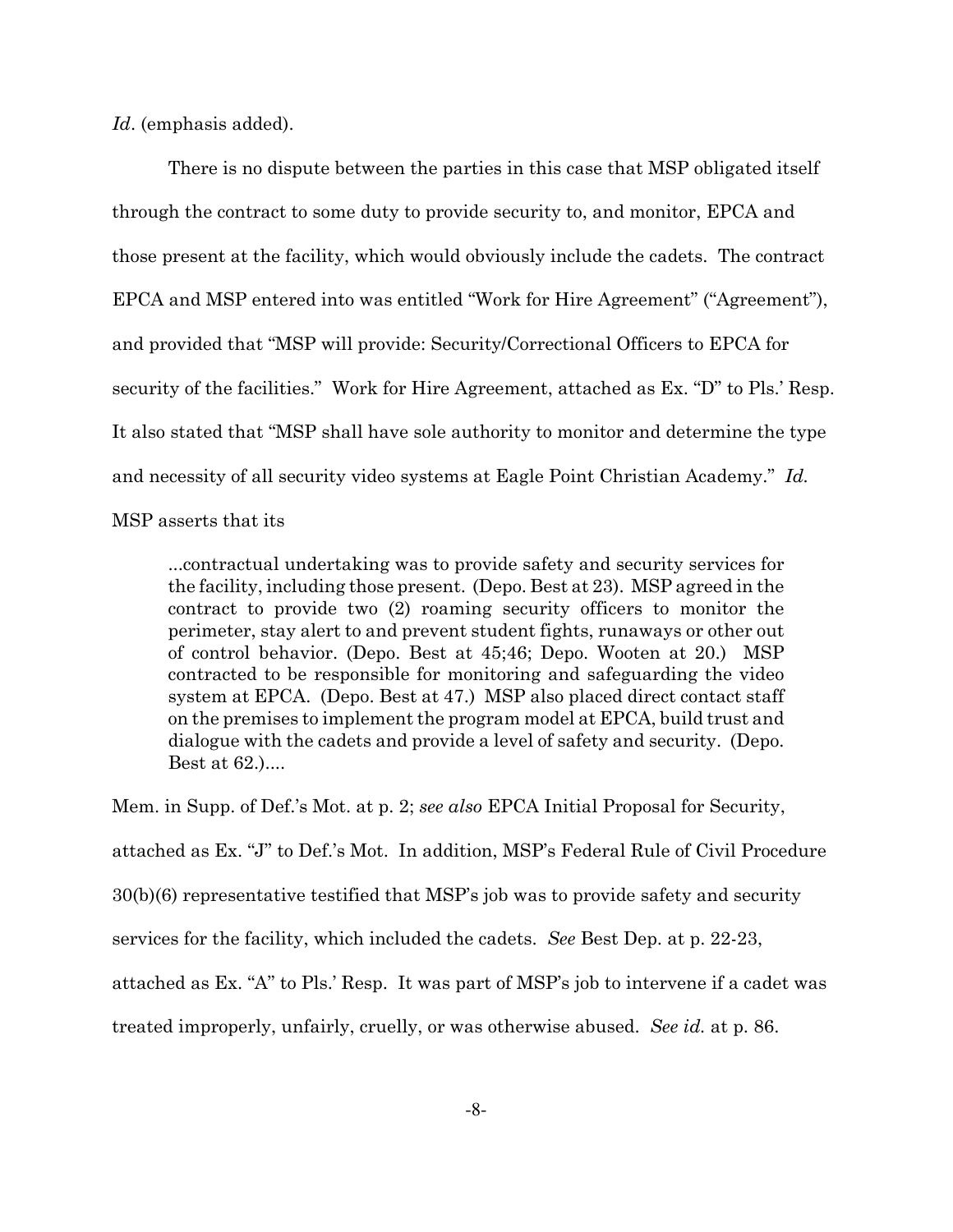MSP couches its arguments in terms of whether it owed a duty. Though it does not appear to dispute that it owed some duty, it contends that such duty did not extend to protect Plaintiff JM NMB from injuries sustained by the acts of EPCA drill instructors Coleman and Bens. See Mem. in Supp. of Mot. at p. 11-12. "The important component of the existence of the duty is that the injury is 'reasonably foreseeable..." Rein, 865 So. 2d at 1143 (emphasis in original) (quoting Lyle v. *Mladinich*, 584 So. 2d 397, 399 (Miss. 1991)). MSP argues that "[b] ecause no prior notice of drill instructor Coleman and Bens' intention to wrestle with Plaintiff was given to MSP, the injury was not foreseeable," and MSP therefore had no legal duty to protect Plaintiff. See Mem. in Supp. of Mot. at p. 14. However, as the Mississippi Supreme Court has held, "defendants 'cannot escape liability because a particular injury could not be foreseen, if *some* injury ought to have been reasonably anticipated." Rein, 865 So. 2d at 1145 (emphasis in original) (quoting Delta Elec. *Power Ass'n v. Burton*, 126 So. 2d 258, 261 (1961)). Based on the record, the Court is of the opinion that JM NMB's injury was sufficiently reasonably foreseeable to support the existence of a duty owed by MSP.

The record establishes that MSP was first called to EPCA in response to student riots. See Best Dep. at p. 11, attached as Ex. "A" to Pls.' Resp. The evidence shows that one purpose of MSP's presence at EPCA was to "prevent student fights, runaways or other out of control behavior." Mem. in Supp. of Def.'s Mot. at p. 2; Initial Proposal for Security, attached as Ex. "E" to Pls.' Resp.; see also Doe v. Wright Security Services, Inc., 950 So. 2d 1076, 1081 (Miss. Ct. App. 2007) (finding that

 $-9-$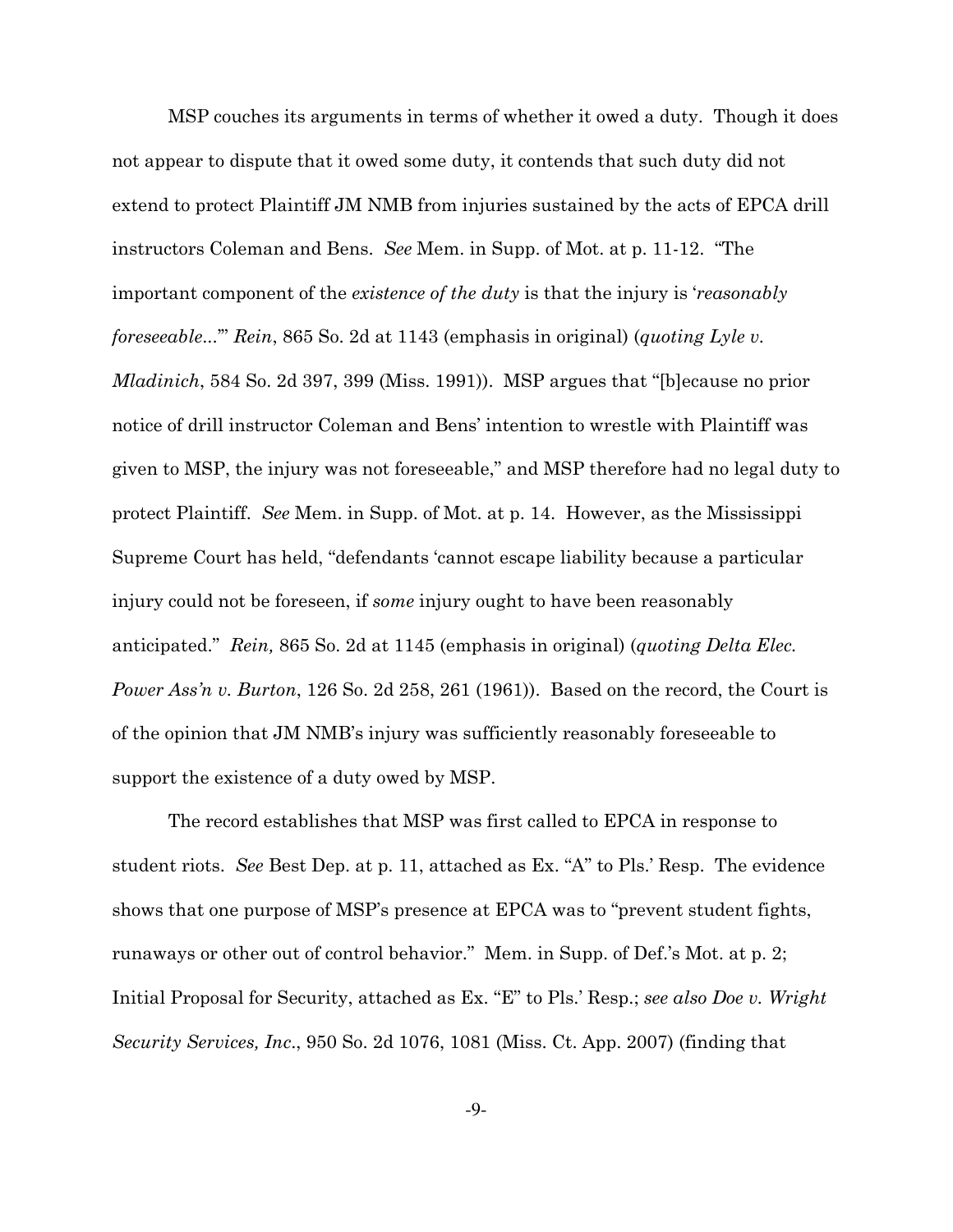where one purpose of the security firm's contract was to prevent violence or altercations among the alternative school students, sexual harassment of a student was not only foreseeable, as a matter of law the security firm owed a duty to minimize risks to the student's safety). Prior to signing the written contract, MSP was aware of allegations of cadet abuse from drill instructors, and also intervened in an incident where a drill instructor slapped a cadet. See Best Dep. at pp. 16-17, attached as Ex. "C" to Def.'s Mot.; Wooten Dep. at pp. 32-33, attached as Ex. "D" to Def.'s Mot. A MSP security officer also overheard an argument between the owner of EPCA, John Fountain, and a cadet, where Fountain was "screaming [and] hollering" and the cadet was "very emotional and very upset." Wooten Dep. at p. 33, attached as Ex. "B" to Pls.' Resp. Based upon the foregoing, the Court concludes that MSP owed a legal duty in this case.

#### D. **Scope of MSP's Duty**

While a duty existed for MSP to monitor and provide security services to EPCA, the scope of that duty is contested, and remains unclear. MSP has presented evidence that its responsibilities did not extend to the eval barracks. See Best Dep. at p. 28-29, attached as Ex. "C" to Def.'s Mot.; Wooten Dep. at p. 28-29, attached as Ex. "D" to Def's Mot; Fountain Aff., attached as Ex. "E" to Def.'s Mot. However, a reasonable jury could also find from the evidence in the record that MSP's responsibilities to the cadets covered the entire EPCA premises. See e.g., Agreement, attached as Ex. "D" to Pls.' Resp.; Initial Proposal, attached as Ex. "E" to Pls.' Resp.; Chancery Court Order, attached as Ex. "C" to Pls.' Resp. Whether the scope of MSP's

 $-10-$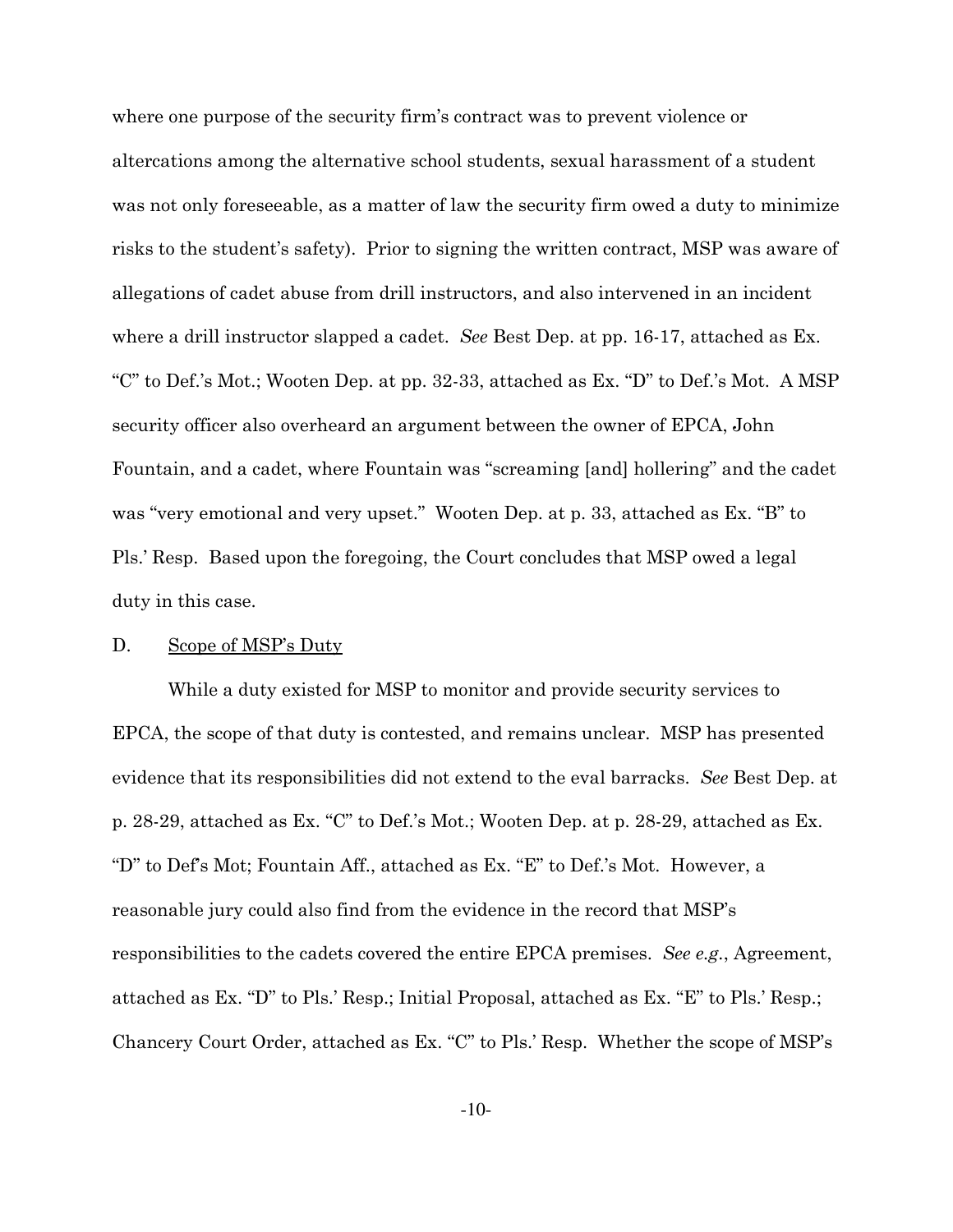duty to protect JM NMB extended to the eval barracks, and if so, whether that duty was breached, are questions of fact for the jury's determination.

The facts of this case are distinguishable from those in *Algasim v. Capitol City Hotel Investors, LLC, 989 So. 2d 488 (Miss. Ct. App. 2008), upon which MSP relies.* In *Algasim*, the plaintiff, a patron of a Hampton Inn hotel, was robbed and shot in the leg of the hotel parking lot. The plaintiff sued the security firm for failing to provide adequate protection. The security firm had contracted with Hampton Inn to protect its property, employees, and guests. The Court of Appeals found that though plaintiff was a third-party beneficiary of the contract between Hampton Inn and the security firm, there was no evidence of a breach of any duty by the security firm since its actions were consistent with its standard operating procedures. The Court held that "[the security firm] did not owe a duty to [plaintiff] beyond the terms and conditions of its security contract." Id. at 492. There was no dispute as to the scope of the security firm's duty in *Algasim*. Here, the record contains no standard operating procedures to provide clear guidance as to the scope of MSP's duties with regard to the eval barracks. The contract is silent on whether it included the eval barracks. Given the contract's lack of clarity on this point, as well as the other evidence in the record, questions of fact remain regarding the scope of MSP's duty, whether there was a breach of that duty, and causation. Summary judgment is not appropriate.

Е. **Intervening Cause** 

MSP argues that JM NMB's injuries "were caused by an intervening cause, the criminal actions of drill instructors Coleman and Bends [sic]." Def.'s Mot. at p. 2.

 $-11-$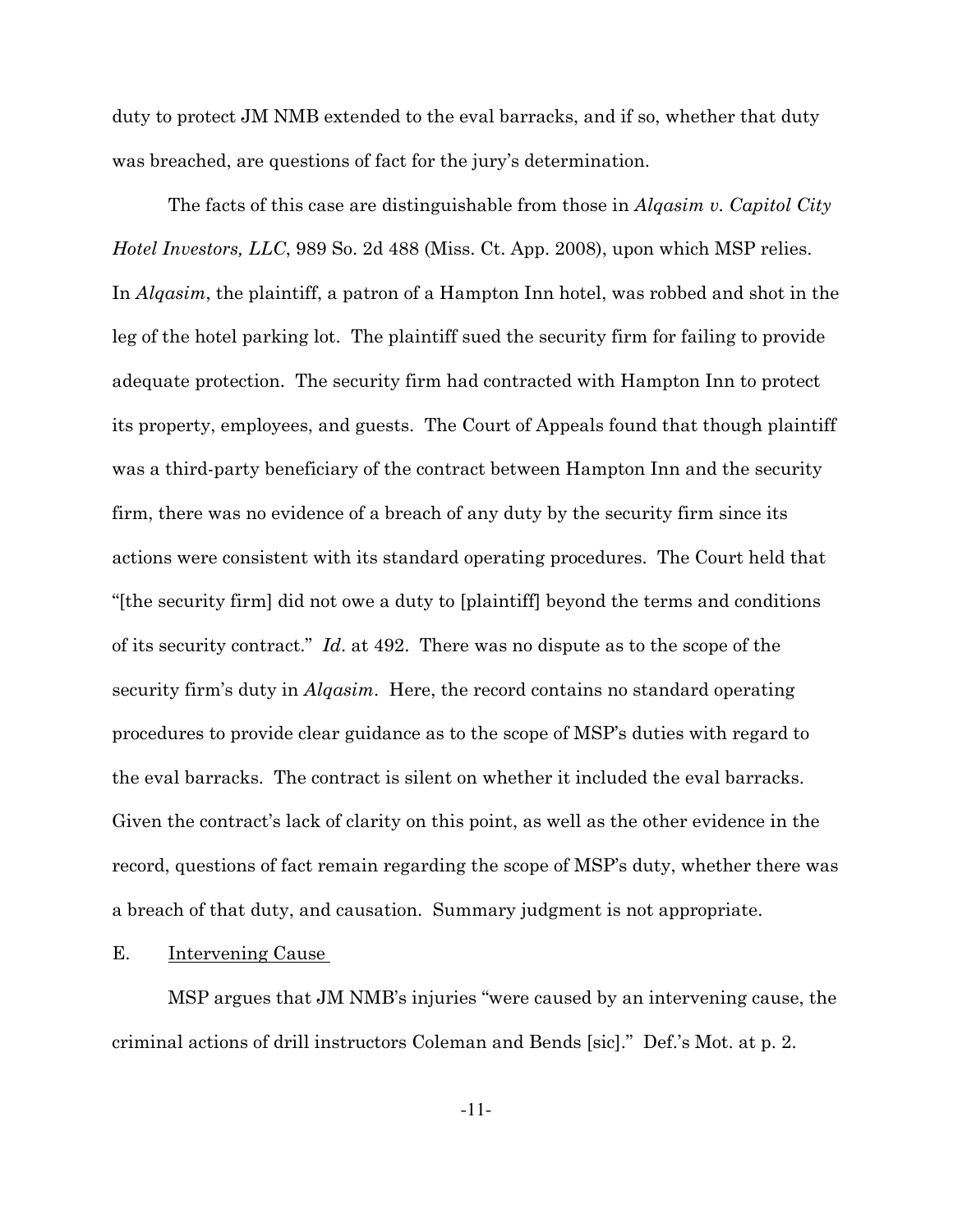"Mississippi law has long held that a cause of injury is not superseding if it is foreseeable." Foradori v. Harris, 523 F.3d 477, 495 (5th Cir. 2008). Even a criminal act by a third party is not a superseding cause if it was foreseeable." Id. (citing Glover v. Jackson State University, 968 So. 2d 1267, 1279-80 (Miss. 2007)).

Illn satisfying the requirement of foreseeability, a plaintiff is not required to prove that the exact injury sustained by the plaintiff was foreseeable; rather, it is enough to show that the plaintiff's injuries and damages fall within a particular kind or class of injury or harm which reasonably could be expected to flow from the defendant's negligence.

*Id.* (*citing Glover*, 968 So. 2d at 1278-79).

"Whether a cause of injury is foreseeable is a question for the jury." Id. (citing O'Cain v. Harvey Freeman and Sons, Inc., 603 So. 2d 824, 830 (Miss. 1992)) ("the question of superseding intervening cause is so inextricably tied to causation, it is difficult to imagine a circumstance where such issue would not be one for the trier of fact."). The Court is of the opinion that there is sufficient evidence from which a jury could reasonably conclude that the alleged acts of the EPCA drill instructors were fore seeable. Summary judgment on this basis would be inappropriate.

#### $\mathbf{F}_{\cdot}$ Punitive Damages Claim

Plaintiffs assert that MSP acted with a "willful, wanton, reckless, grossly negligent and/or intentional disregard for the safety of JM NMB," and request punitive damages in an amount to exceed \$80,000. See Pls.' Compl. ¶ XXV. Mississippi Code  $\S 11-1-65(a)$  states that:

[p] unitive damages may not be awarded if the claimant does not prove by clear and convincing evidence that the defendant against whom punitive damages are sought acted with actual malice, gross negligence, which evidences a willful, wanton or reckless disregard for the safety of others, or